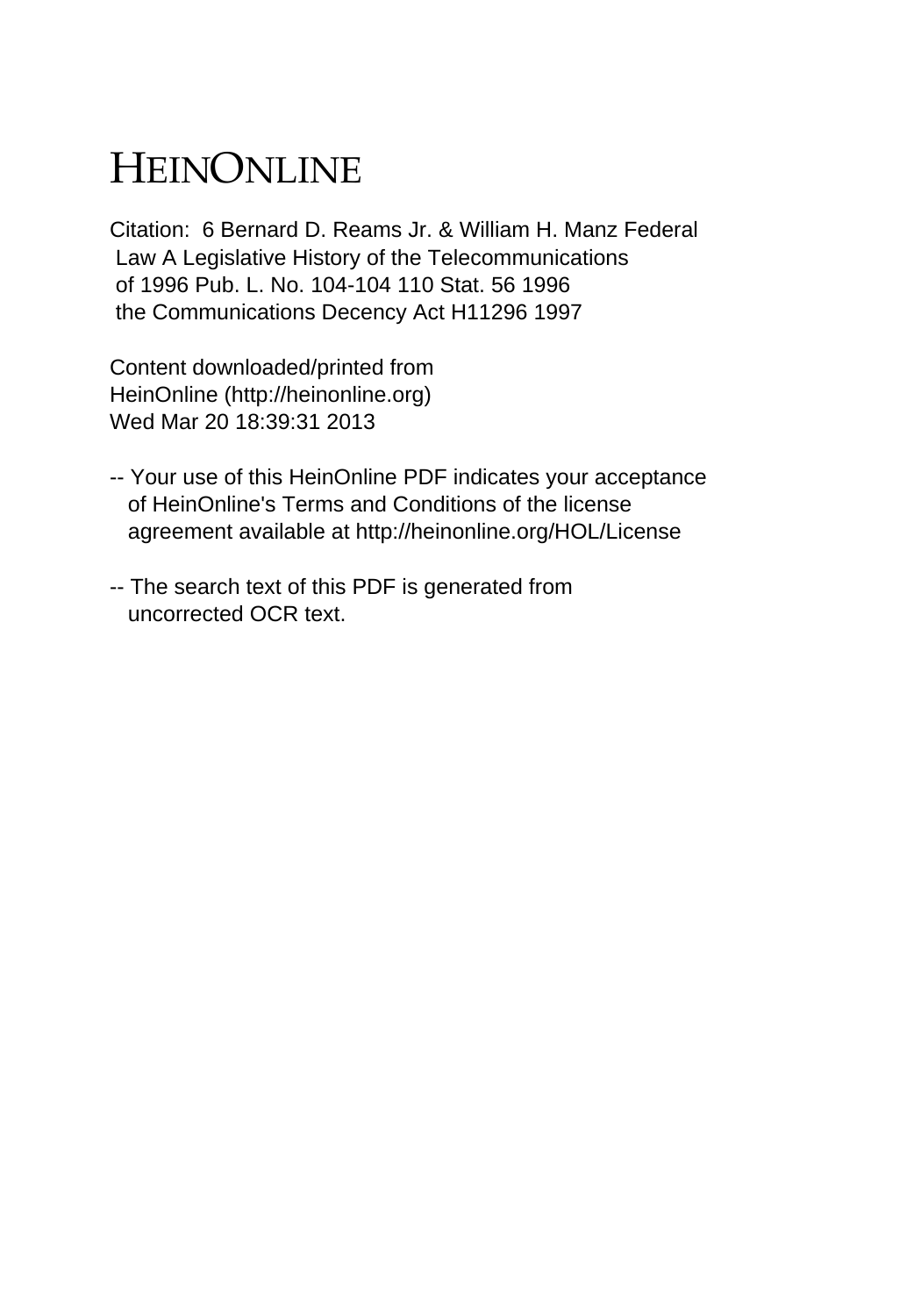U.S. House of Representatives, you have and

and Warreas, your wise counsel, your friend-<br>alip, and your snample of fighting for the principles in which you believe, have been of the<br>immeasurable benefit to your colleagues and the committee; therefore, be it is denot

service unique in the annals of our country.<br>
Resolved, That the committee thanks you<br>
Resolved, That the committee thanks you<br>
for your leaderhip and your friendship. We<br>
wish you and your family well.

#### **MAZAK COUNTERFEITS BUY AMERICA**

(Mrs. BENTLEY asked and was given permission to address the House for 1 minute and to revise and extend her remarks.)

Mrs. BENTLEY. Mr. Speaker, a ing to a presentation on TV's "60 Minutes" tonight, a whistleblower, Fred<br>Petticone, and his lawyer, deserve our thanks for not giving up in their fight<br>with Massk Machine Tools when the<br>company was accused of violating<br>American law.

American isw.<br>They allege that Masak, a Japanese company based in Kentucky, know-<br>ingly and by design, cheated on Detrait functions of the contracts, by recreating machines to make them appear they were made in America though they were manufactured in Japan. Three of Masak's employees questioned the practice of recrating machines, but were told to be

quiet if they valued their jobs.<br>The 60 minutes story said Fred Petticone took his story to a lawyer and together they fought their way did nothing for 4 years. Commerce,<br>Treasury, DOD, and the Department of<br>Justice remained mum on this important issue. Mr. Speaker, when the United States loses machine tool production, we lose our manufacturing base and ability to be competitive in international trade.

I hope more whistleblowers will come forward anytime a company cheats to<br>violate the Buy American Act. This<br>time a private leayer and her client won one for all of us.

#### **C** 2210

The SPEAKER pro tempore (Mr. Earr). Under a previous order of the House, the gentleman from Ohio [Mr. MILLER) is recognised for 5 minutes

Mr. MILLER of Ohio addressed the House. His remarks will appear here-<br>after in the Extensions of Remarks.)

The SPEAKER pro tempore. Under a woman from Ohio (Ms. KAPTUR) is recognised for 5 minutes.

[Ms. KAPTUR addressed the House.<br>Her remarks will appear hereafter in the Extensions of Remarks.]

### OPPORE THE BROOKS BILL

The SPEAKER pro tempore. Under a previous order of the House, the gentleman from Florida (Mr. JAMES) is recognized for 5 minutes.

Mr. JAMES, Mr. Speaker, if H.R. 5096 comes to the floor in the closing days<br>of this Congress. I ask my colleagues to oppose it.

I oppose H.R. 5096 because it violates the Constitution. When I was sworn in<br>as a Member of Congress, I vowed to<br>uphold the Constitution. I cannot in good conscience, vote for a bill which<br>offends the Constitution.

commute that it clear that I think<br>Congress is responsible to produce leg-<br>islation that will guide telecommunications policy. Such legislation, however, should encompass the entire telecommunications industry. There is no ason for Congress to embrace a bill reason for Congress to emimente that a<br>hapes the future of telecommunications, but applies only to seven companies be<br>aring the name "Bell."<br>This bill violates the Constitution in two respects. First, It violates the Const

stitution in two respect. First, it violates the principle of separation of powers. Second, it is a bill of attainder. As noted in Nixon versus Administrator of General Services, the bill of attainder clause is a significant elesummer unusual separation of powers doc-<br>trine. Nixon cites United States v.<br>Brown, 361 U.S. 437, 445 for the oritical<br>proposition that the Legislative ground that the Legislative<br>proposition that the Legislative<br>dily independent judges and juries to the task of ruling upon the blame-<br>worthiness of, and levying appropriate<br>punishment upon, specific persons.

As we can see by the enormous lobbying resources that have already been expended this year for H.R. 5096, the politics of this issue are extremely powerful. I do not believe that Mempoweru... I do not controled on the one-<br>hand with their district newspaper and<br>thousands of telephone company em-<br>thousands of telephone company em-<br>ployees-constituents on the other hand will find it easy to deliberate these is-

sues objectively.<br>
First, H.R. 5096 offends the fun-<br>damental principle of separation of powers. Our Constitution requires that Congress make the laws, not adjudicate Congress make the laws, not suppose the cod-<br>ify the modified final judgment [MFJ],<br>the Judiciary Committee has crossed the Judiciary Committee has crossed<br>that line and attempts to fill the

court's shoes.<br>The judge in the case involving<br>AT&T and the Bell companies has al-AT&T and the Bell companies has al-<br>ready made decisions about the Bell's entry into various lines of business.<br>This bill overturns those decisions and usurps the court's authority. It is not our function to intervene in a case the court has adjudicated since the 1984 reakup of AT&T.

breakup or Alista.<br>Of course, there is nothing wrong<br>with passing a law of general applica-<br>tion that would apply to everyone or to a reasonable clas

However, this bill's only purpose is to<br>change the rights of the specific parties in a specific legal action. Put another

way, H.R. 5096 does nothing but change a final court ruling-and violate the

Proponents of H.R. 5096 have erro-<br>neously oited Pennsylvania v. Wheeling & Belmont Bridge Co., 59 U.S. 421 (1855). for the proposition that Congre a hae on the proposition principal mathematical mathematical standing denote. A closer reading of the case demonstrates that Congress can alter a decree involving public rights, but not private rights.<br>The case dealt with whether or not

The case could change a court ruling<br>regarding a public bridge, which obviously deals with public rights. The case reada.

annul the judgment of the court areas and the property relation of the plaintiff. This as a general properties favor of the plaintiff. This as a general properties of the plaintiff of the primary of the primary continuity solute, and it is the duty of the court to enforce it.

force it.<br>The case before us, however, is distinguish-<br>able from this class of cases, so far as it re-<br>spects that portion of the decree directing<br>the abatement of the bridge. Its interference - 11 with the free navigation of the river concured by acts of congre

This case clearly reinforces the prin-The that Congress may not annul a court's judgment, especially an adjudication of private rights. No one has suggested that the case between AT&T and the RBOC's is anything but an ad-<br>judication of private rights. So, while the case was cited for the exception to the rule for cases involving public rights, it is properly understood as a case that buttres les the time honored principle of separation of powers, as it<br>applies to cases involving private richts.

Becomd. H.R. 5006 is a bill of attainder, forbidden by the Constitution. As ticle I of the Constitution, which established Congress's legislative authority. mandates that "no Bill of Attainder der" describes any law that legislaar" cesorios any law unit on named<br>groups or on identifiable entity. Ac-<br>comingly, legislation that singles out<br>companies by name is an impermissible bill of attainder.

H.R. 5096, by naming the seven Bell companies, clearly violates the Constitution's prohibition of bills of attainder. The bill essentially exempts other similarly situated large local ex-<br>change carriers in a way that discrimiting nates against only the Bell open companies. As a result, while other<br>similarly situated companies may enter into manufacturing, information ervices, and long distance, the seven

Bell companies may not.<br>Proponents of H.R. 5096 have erroneously cited a case--Nixon v. Administrator of General Servicesistrator of General Services-to argue<br>that this bill is not a bill of attainder. A close reading of the case dem-<br>onstrates that the court supported ar-

HeinOnline -- 6 Bernard D. Reams, Jr. & William H. Manz, Federal Telecommunications Law: A Legislative History of the Telecommunications Act of 1996, Pub. L. No. 104-104, 110 Stat. 56 (1996) including the Communications Decency Act H11296 1997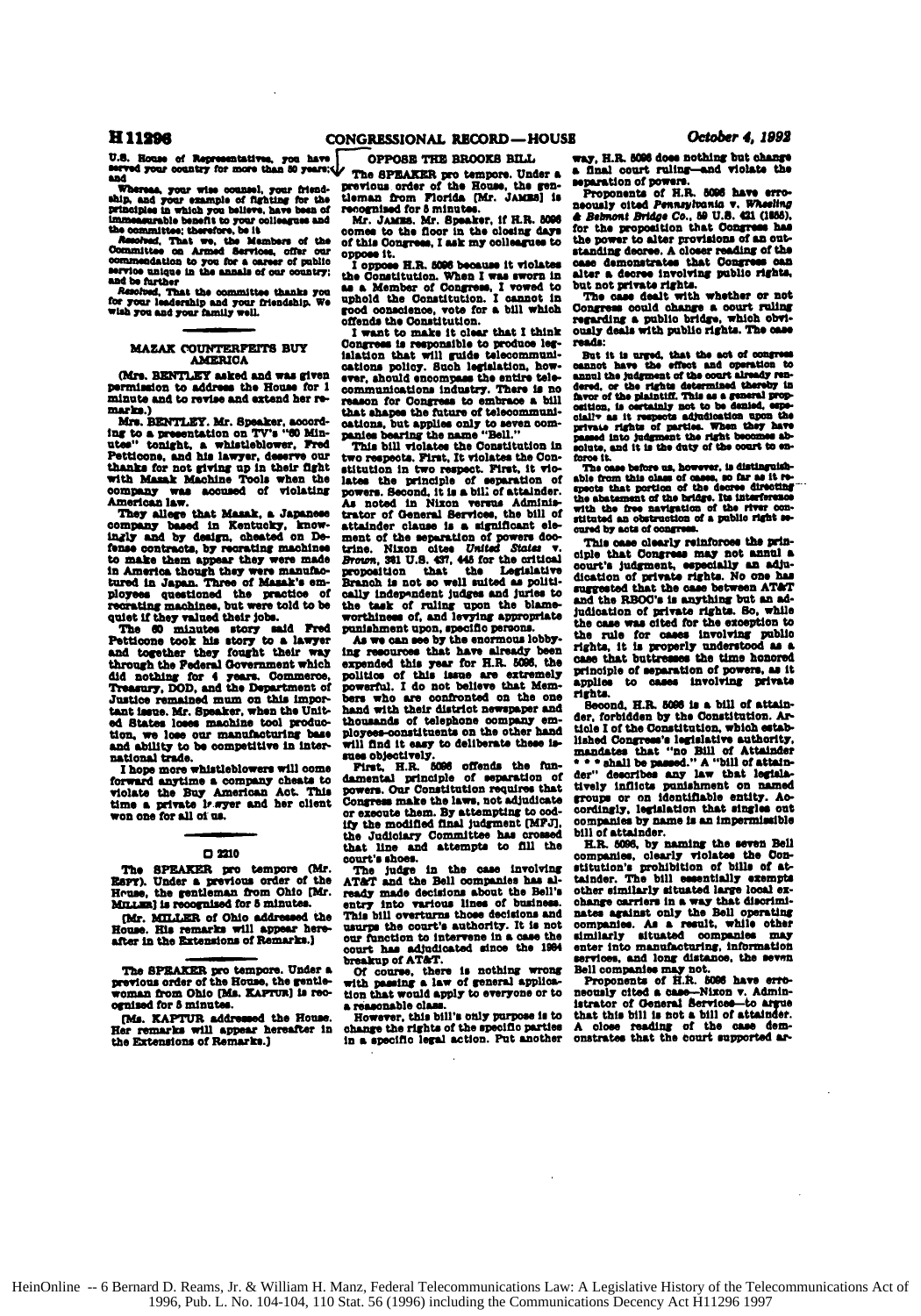### *October 4, 1992* **c**

guments against **a** bill **of** attainder, a shown in **United** Siaes v. *Brown, <sup>381</sup>* **u.** law making it a crime for a Com-<br>munist Party member to serve as an munist Party member to **serve as** an **ofloer** of **a** labor union violated the **bill of** attainder prohibition. The **type** of law prohibited in Brown is **the same** kind of law as **H.R. 06 The** law in Brown interfered with a select group's employment rights and opportunities.<br>H.R. **008** similarly interferes with a select group of **orrorations' rights** to enter into certain businesses.

Brown is distinguished from Nixon. because **the** plaintiff in **Nixon** argued overbroadly that the Constitution is desirable impact on a class that is too narrowly defined. Nixon states that if a not is simply burdenome, that is not enough burdenome, that is not Nixon was clearly a unique situation.<br>It is absurd to cite this case to argue It is abeurd to **cite** this cae to **argue** that **a bill** of attainder doesn't exist. because the court found the facts of the Nixon case to **be at** most subjectively burdensome. The court **goes** on **at** length in Nixon explaining the pecu-<br>liarity of these facts.<br>Nixon can certainly not be oited to

Nixon can certainly not **be** cited to argue that **specific** companies do not have the right to enter Into different businesses and It is **clear** that there is nothing subjective about the cor-<br>sequences of H.R. **5095**. It is crystal clear that the direct, objective, and obclear that the direct, objective, and obvious consequences will be that the RBOC's will potentially lose millions of dollars, if H.R. 5096 is passed. No one has the audacity to even suggest other-<br>wise. If H.R. 5096 were found to be conextra rain chee would be absolutely<br>stitutional, there would be absolutely<br>nothing test of the Constitution to stop<br>legislation from being passed to cor-<br>reot any court judgment in the land re-<br>gardless of the private natu

So while Nixon is cited **by** pro-ponents **of H.R. W0K it in** in fact **a** nar- row exception to the **bill** of attainder prohibition. Brown gives the rule, which **applies** to **H.R. 6O** and Nixon **states an** exception. Proponents **of H.R. 5ON** have tried to make the exception swallow the rule, when **in** ftht the ex- ception makes the rule stronger, **and** In ot, reaffirms the rule.

When the Judiclary subcommittee<br>held hearings about the need for comhere he hearings about the need for complexive legislation to curb monop-<br>oly abuses, **I** publicly expressed my<br>concern about legislation that named<br>specific corporate entities. I suggested specific corporate children is a supposed that this was a violation of the Constitution, and recommended language which would apply to **all** telecommuni-cation companies that could abuse their monopoly powers. This bill violates the core principle **of** separation of powers, and **Is a** bill of

attainder. **I** am **left** with no other **al-**ternative than to vote against **a bill I** believe to **be** unconstitutional. Instead, **<sup>I</sup>**hope that Congress will address this critical public policy Isse with **legisla- tion** that **applies** fairly to everyone,

**1 2220**<br> **1 Daddam Husseln.**<br> **COF The Dutch military general in charge**<br> **1 The Dutch military general refused to accept a thank**<br> **Daviso are the Bouse.**<br> **1 The American people will never ove the Bouldin in the Montes** 

(Mr. RICHARDSON addressed the Nati's out of Holland after five years of bru-<br>House. His remarks will appear here- tal compation.<br>After in the Extensions of Remarks.) <br>man. women and even children taken to the

The SPEAKER pro tempore. Under a for being resistors or taken to Nasi con-<br>revious order of the House, the gen-<br>eman from North Garolina IMs Tax. America will always deserve our thanks for pevious order **of** the House, the **an-** aentration cepe and executed. tlman **from** North Carolina **(Mr.** TAT. **erica** will always **deserve out thaks for** LOR IS recognised for 8 minutes.<br>
LOR IS recognised for 8 minutes.<br>
[Mr. TAYLOR of North Carolina ad-

His remarks will appear hereafter in the Extensions of Remarks.]

## SPECIAL RECOGNITION TO GREAT Mr. Speaker, we do owe the Dutch ALLIES OF THE UNITED STATES: people a thank you.<br>THE PEOPLE OF THE NETHER- The Dutch not only supported Amer-THE PEOPLE **OF** THE NETHER **The** Dutch not only supported Amer-**LANDS ica at** ports in Holland but also volun-

**Mr. DUNOAN. Mr. Speaker, as this of our effort to remove Saddam Hus-**<br>session nears an end. I would like to **mail from Kuwait.** The argue the a small take just a few minutes to commend **As if this was not enough for a small**<br>take just a few minutes to commend country to give, the Dutch also pro-<br>one of our strongest allies and one that

is not often recognised.<br>I with 35 million to assist refugees from<br>country that was a big friend to the Iraq and Kuwait.<br>United States during the Persian Gulf Free year on May 4 at 8 p.m., a bell

provided the U.S. military with the use of their ports in Rotterdam and Amprovided the U.S. military with the use<br>of their ports in Rotterdam and Am-<br>sterdam to ship hundreds of thousands<br>ally celebrate the liberation of their<br>of tanks, armored personnel carriers, of tanks, armored personnel carriers, ally celebrate the liberation of their<br>attack helicopters. Patriot missiles, country by American soldiers.<br>
In a world where many countries<br>
In a world where many countries<br>
In fact th

larger than even the invasion of Nor-<br>mandy during World War II.

mission, despite arctic cold weather, The Netherlands or Kuwait.<br>mission, despite arctic cold weather, I say thank you to the I<br>high winds, rain, and snow.

The Dutch provided around the clock rmed security at the port of Rotterdam against constant terrorist threats, solitove an overwhelming victory in the<br>as well as food, shelter, and medical guilt war.<br>care to our soldiers as if they were of imply wanted to do a brief special<br>their own sons an

On Christmas Eve 1990, when it looked like a bleak Christmas for U.S. soldiers at the port of Rotterdam, the Dutch military surprised our GI's with Dutch military surprised our GI's with The SPEAKER pro tempore. Under a an American-style ham and turkey previous order of the House, the gen-Christmaa dinner, Christmaa carols and tieman from Massachusetts (Mr. KEN-words

not just companies bearing the Bell ple for standing up to diotators such as name.<br>**Raddam Hussein.** The Dutch military general in charge

previous order of the House, the gen-<br>The American people will never owe the<br>deman from New Mexico [Mr. RICHARD- Dutch people a thank you because it was<br>SON] is recognized for 5 minutes. America who sent her soldiers to dr

An occupation which saw many Dutch<br>men, women and even children taken to the<br>sand dunes along the North Bea and stilled<br>for heine resistors or taken to Nasi one-

LOR] is recognised for 5 minutes. A member of my staff, Jim Easton<br>
(Mr. TAYLOR of North Carolina ad- who served in The Netherlands and<br>
dressed the House. His remarks will ap- Saudi Arabia during the Cell war, has<br>
pear h The SPEAKER pro tempore. Under a men, women, and young children to previous order of the House, the gen-walk to their death by firing equads in tieman from Massachusetts [Mr. MoAx. the sand dunes of the North Sea, near The

(Mr. MOAKLEY addressed the House. Jim tells me every American would<br>is remarks will appear hereafter in have a greater sense of patriotism by the Extensions of Remarks.] visiting this site, memorialised by three simple wooden crosses and a rep**lica** of our Liberty **Bell.**

Mr. Speaker, we do owe the Dutch<br>people a thank you.

LANDS<br>The SPEAKER pro tempore. Under a term is Holland but also volum-<br>The SPEAKER pro tempore. Under a vessels, air defense squadrons, medical<br>previous order of the House, the gen-<br>manner of the space of the stars, as wel

one of our strongest allies and **one** that country to give. the Dutch also pro-is not often redasaed. **vided** million In finacial **aid** along

united States during the Ferman Cult rings in Holland which calls for a mo-<br>War-The Netherlands. The Netherlands ment of silence by the Dutch people in<br>During the gulf war The Netherlands ment of silence by the Dutch people in memory of their fellow citizens who

In fact, this mission **became the larg-** take our money with one hand and alap or sealith in U.S. military history, us with the other, It is nice to know the largest largest  $\frac{1}{\sqrt{N}}$ ample that friendship is based on help-ing each other when the cause is right, manuy uuring world war ii.<br>Dutch military personnel and steve-<br>ing each other when the cause is right,<br>dores worked day and night alongside such as standing up to dictators who<br>American soldiers to accomplish this invade s

I say thank you to the Dutch people<br>for your friendship and the risks your armed security at the port of Rotter- military shared with our soldiers to<br>dam against constant terrorist threats. achieve an overwhelming victory in the

**Onder to give special recognition to great allies of the United States, the people of The Netherlands.** 

HeinOnline -- 6 Bernard D. Reams, Jr. & William H. Manz, Federal Telecommunications Law: A Legislative History of the Telecommunications Act of 1996, Pub. L. No. 104-104, 110 Stat. 56 (1996) including the Communications Decency Act H11297 1997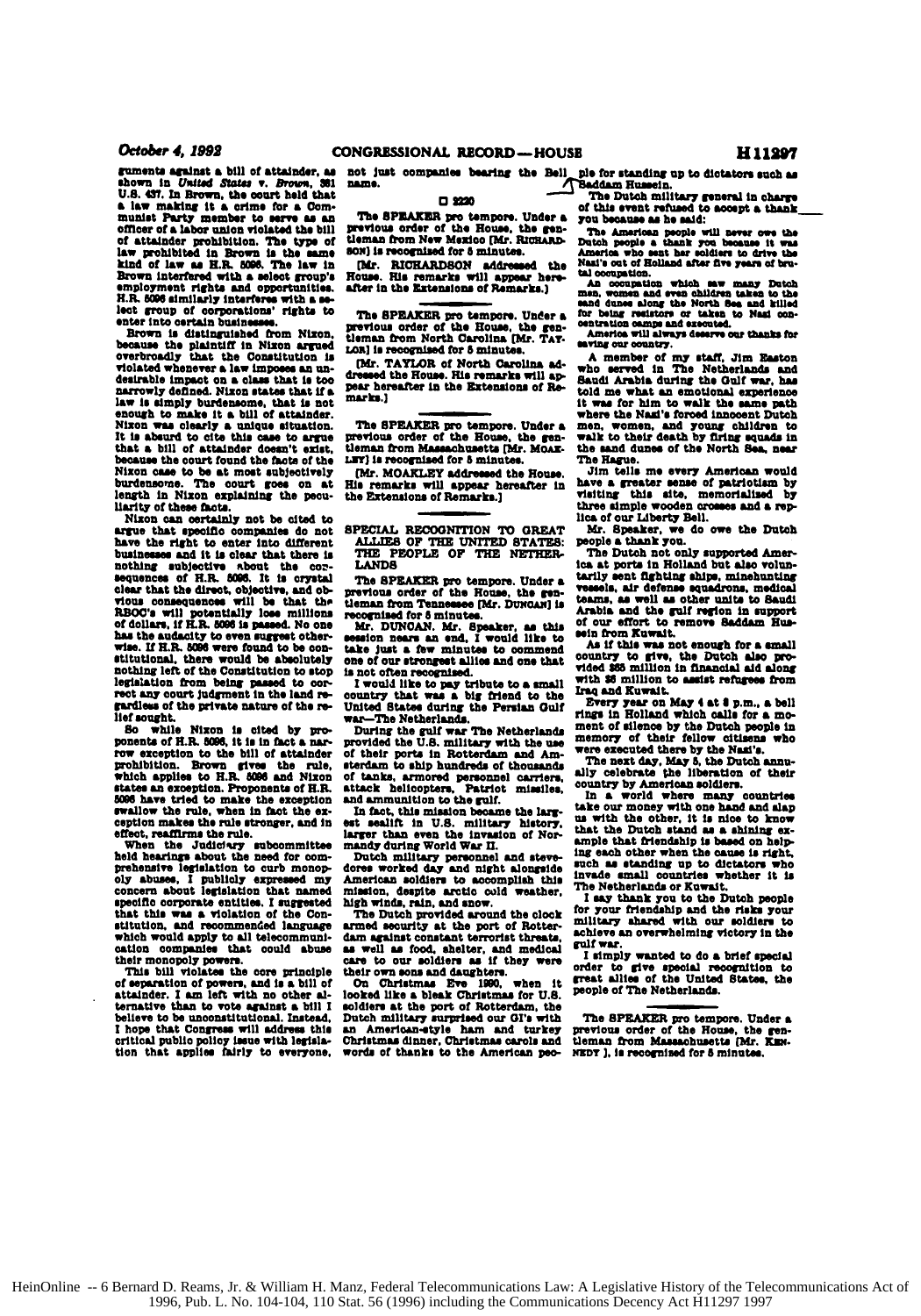HeinOnline -- 6 Bernard D. Reams, Jr. & William H. Manz, Federal Telecommunications Law: A Legislative History of the Telecommunications Act of 1996, Pub. L. No. 104-104, 110 Stat. 56 (1996) including the Communications Decency Act [lxvi] 1997

 $\overline{\phantom{a}}$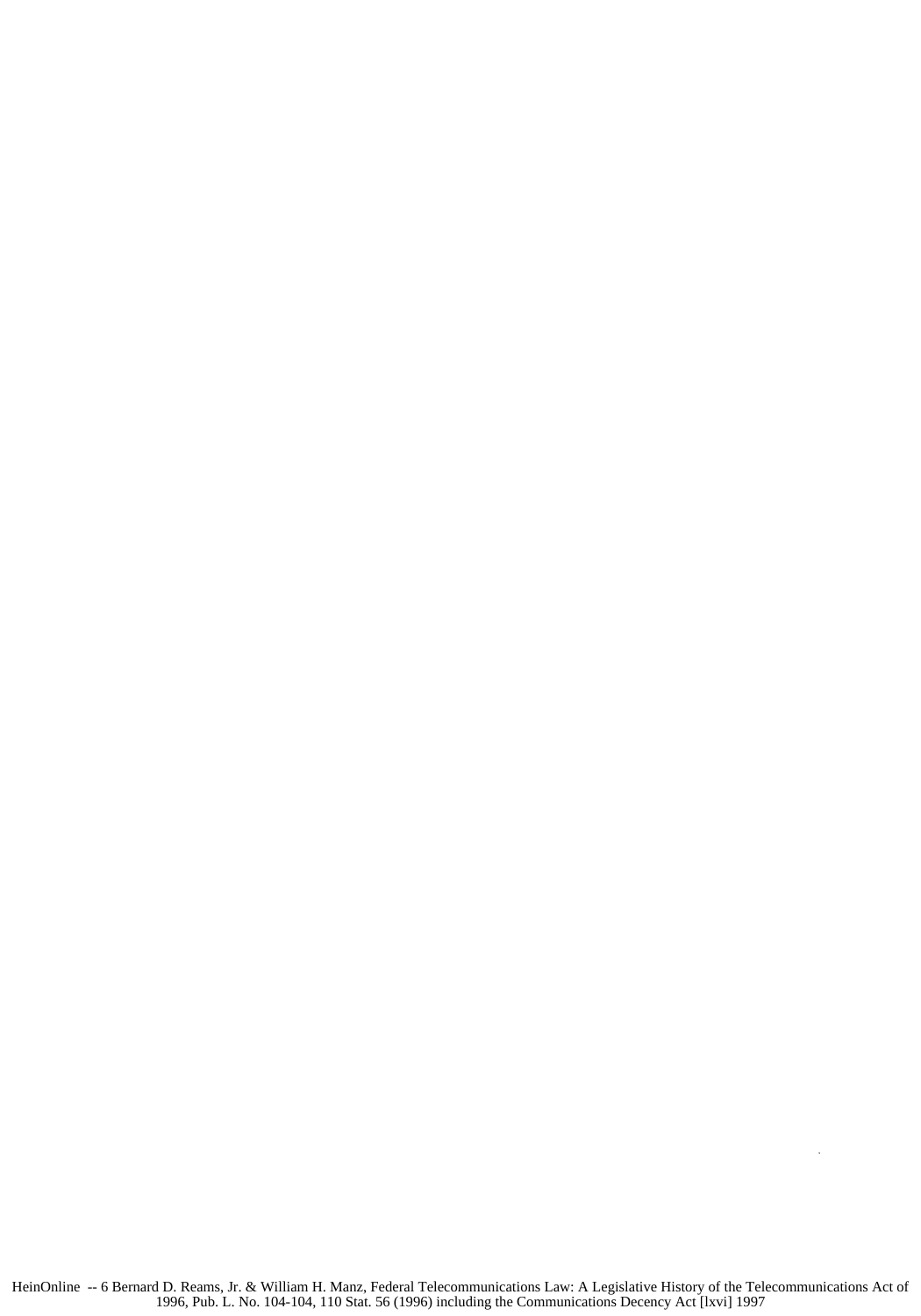Document No. **137**